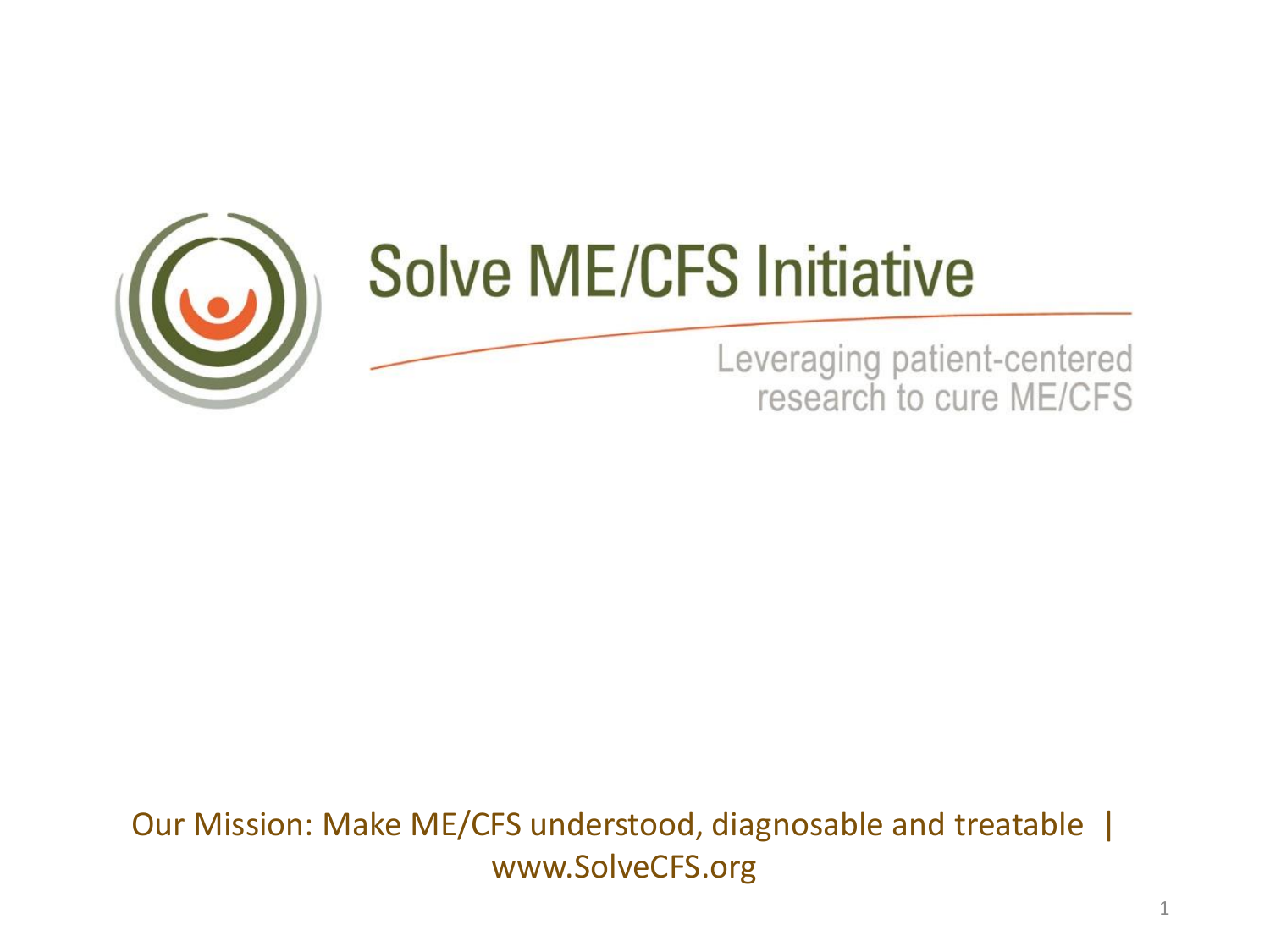# The Solve ME/CFS Initiative

Our Mission: Make ME/CFS understood, diagnosable and treatable | [www.SolveCFS.org](http://www.solvecfs.org/)

- Longest-standing ME/CFS organization in the US
- Funded ME/CFS research
- Built the SolveCFS BioBank for use by any qualified ME/CFS researcher.

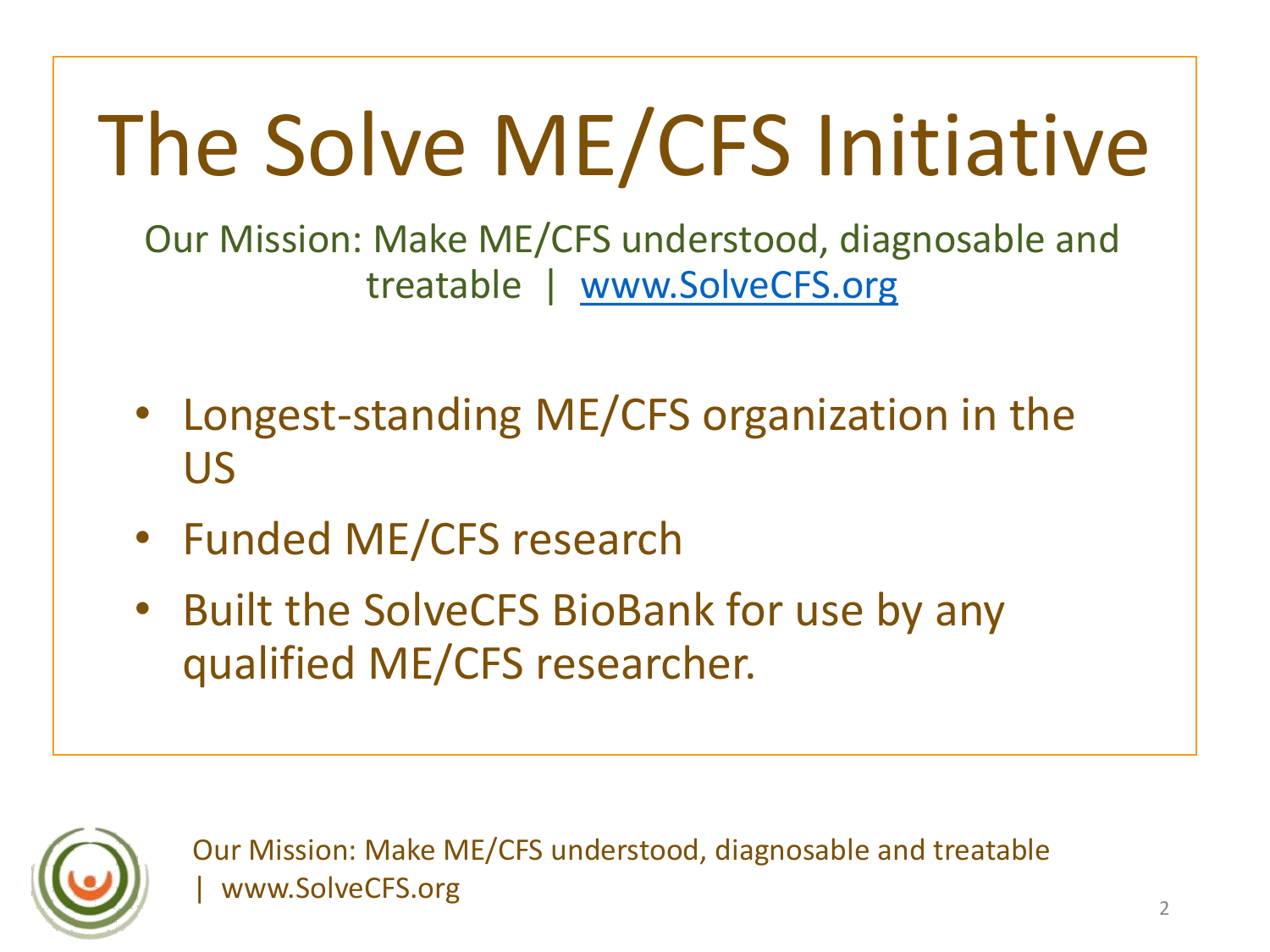My comments today…

- What does the IOM report change?
- For those new to the disease, background
- Why does this disease matter to all of us, not just patients?
- At what levels has NIH funded ME/CFS research?
- WHAT NOW?

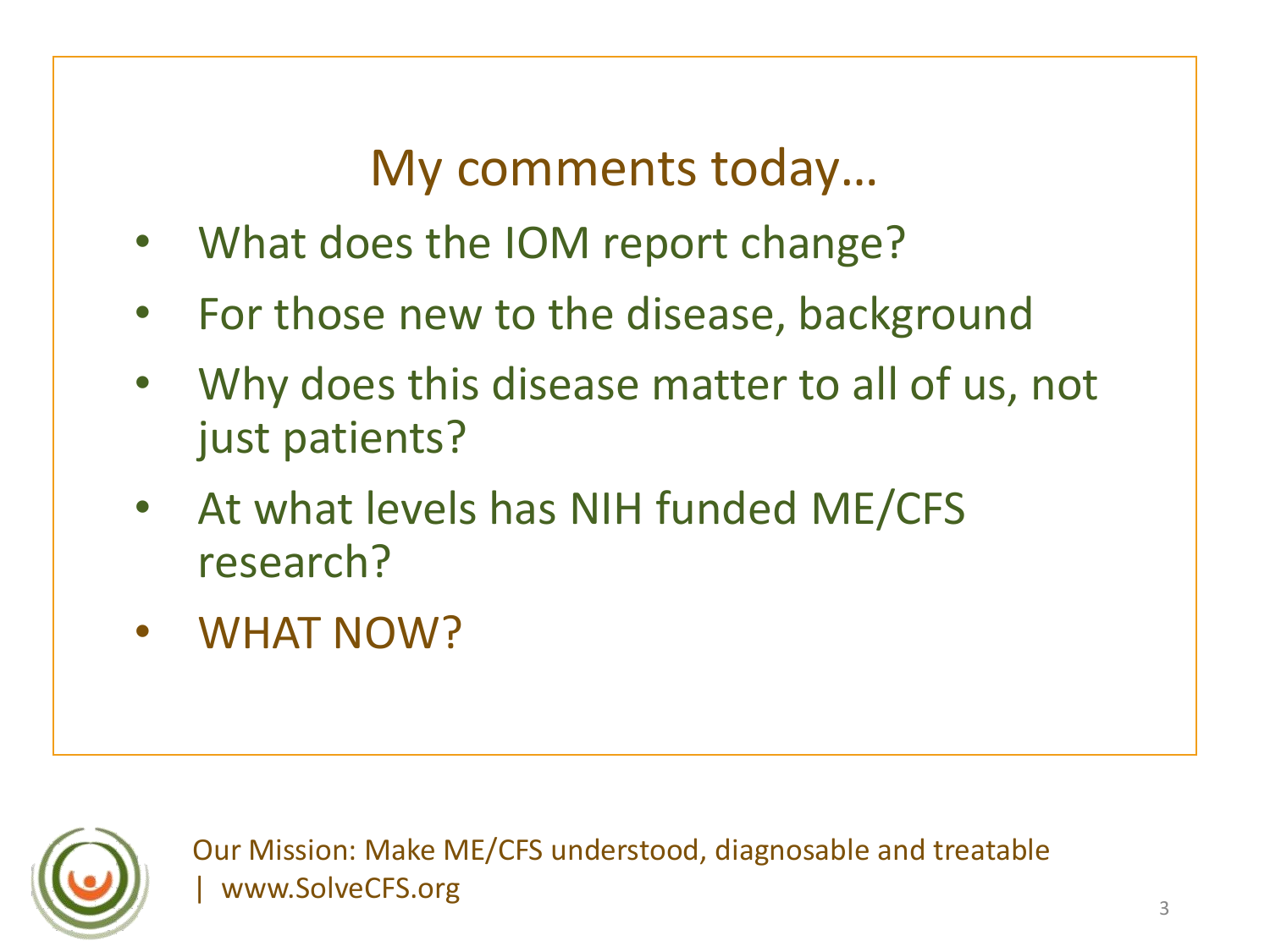# **What changed when the IOM report was published?**

Federal government affirmed that ME/CFS is a serious, debilitating, physical disease.

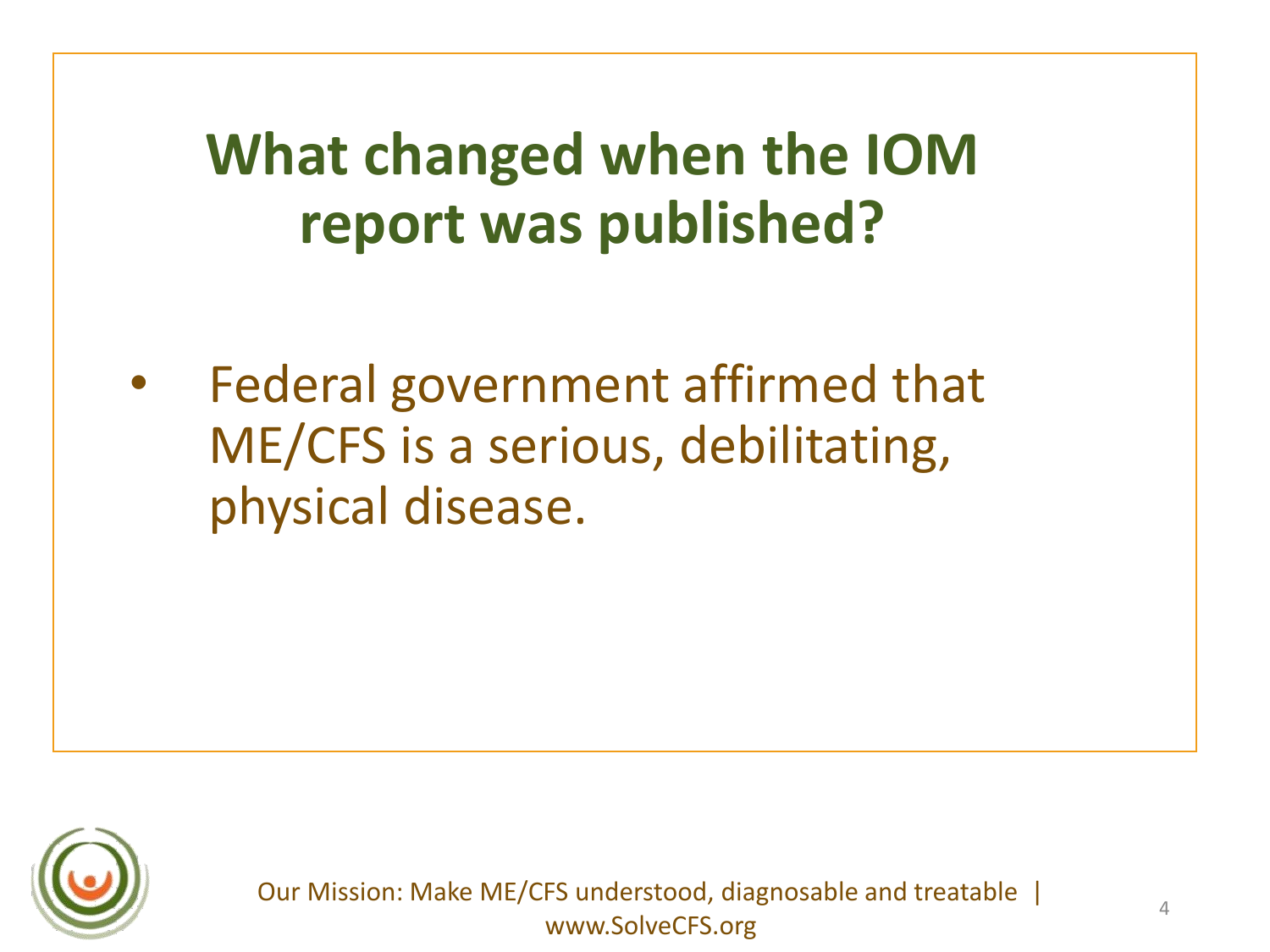# **What changed when the IOM report was published?**

- Federal government affirmed that ME/CFS is a serious, debilitating, physical disease.
- **No credible barriers now to increased research funding.**

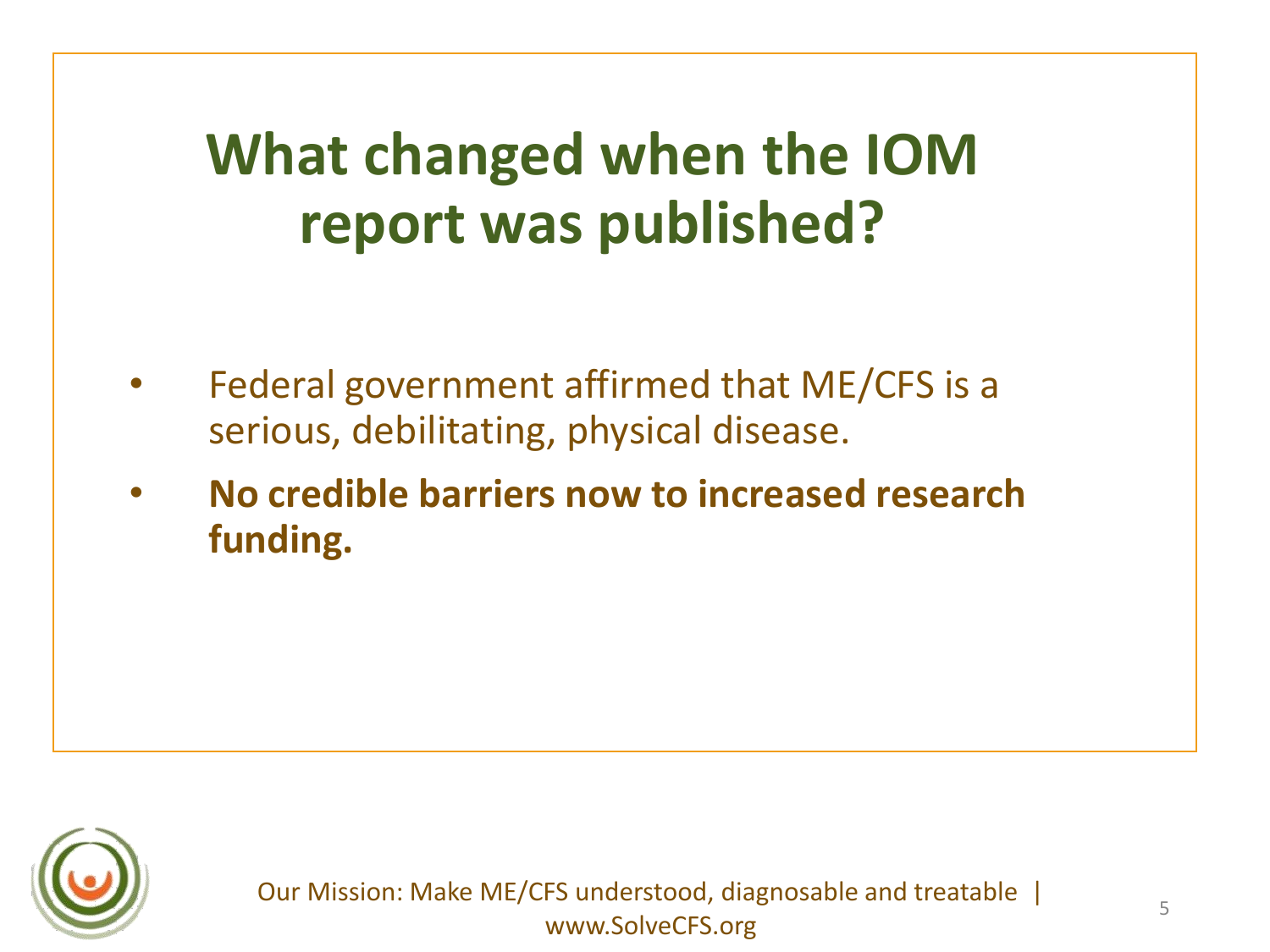# **What didn't change with the publication of the IOM report?**

- Still a complex, multi-system disease in the early stages of medical research and understanding
- Patients continue to suffer

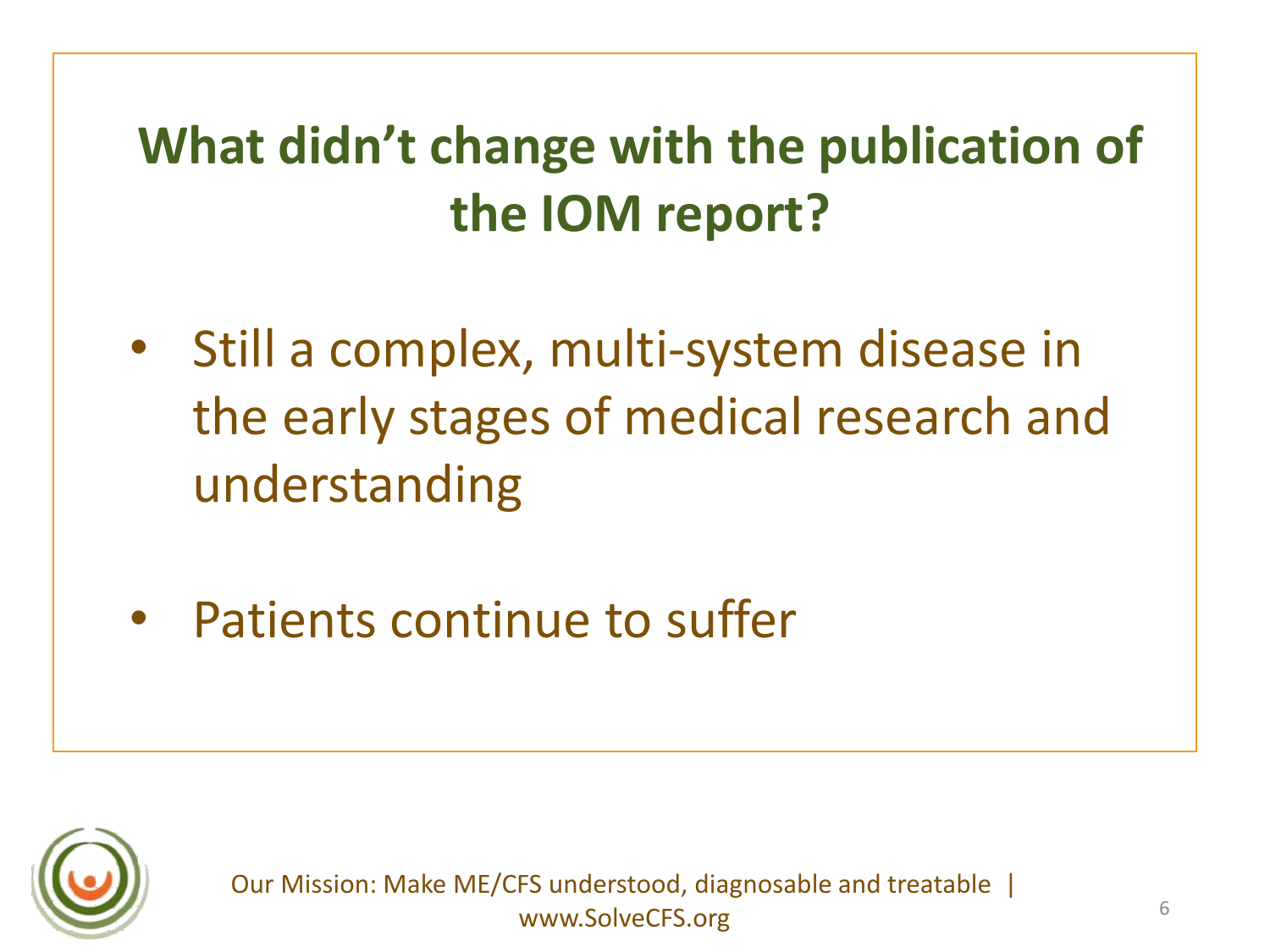1) Most people have not believed it is "real"

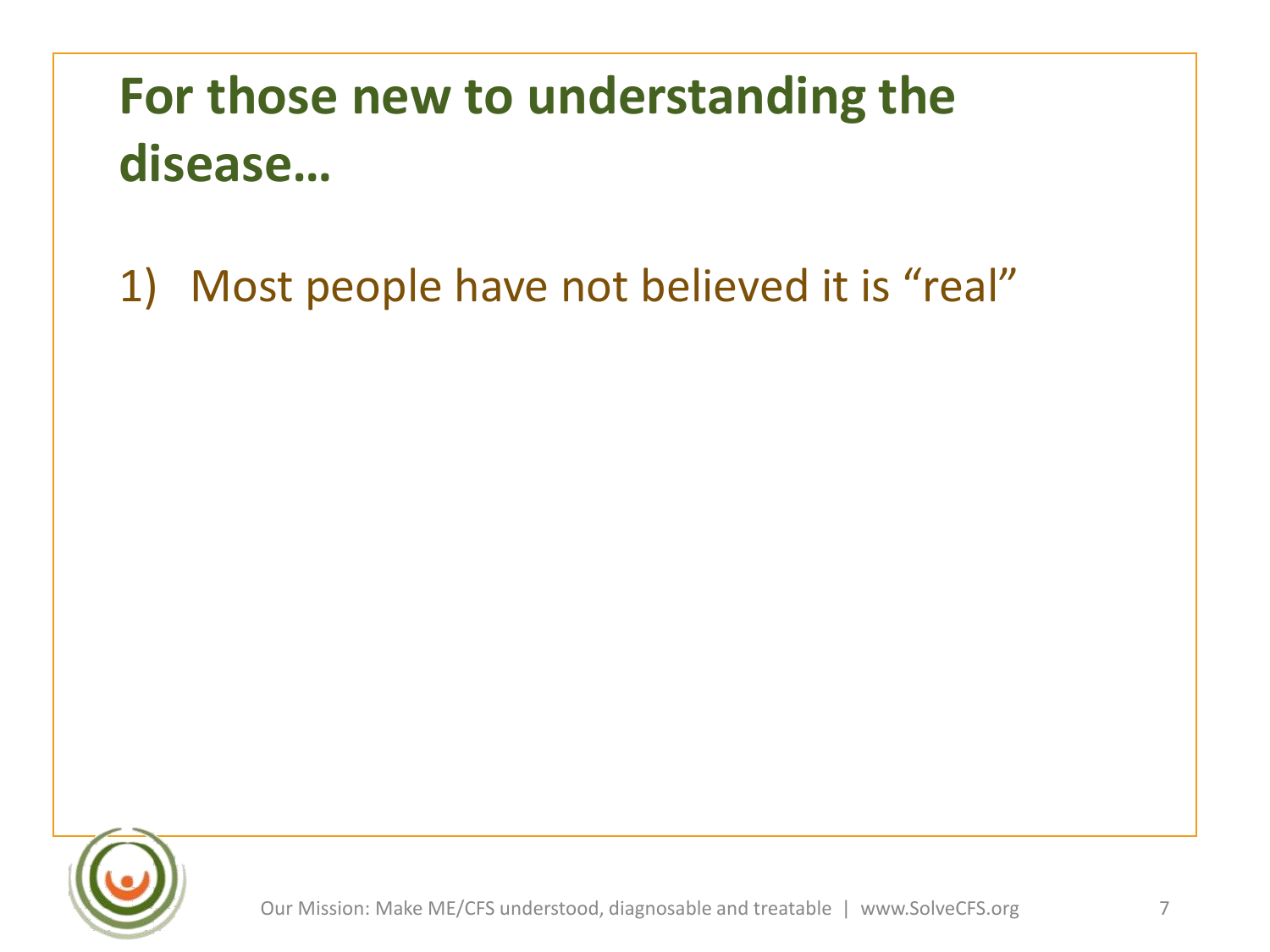1) Most people have not believed it is "real" **2) The disease name (Chronic Fatigue Syndrome) has been an impediment**

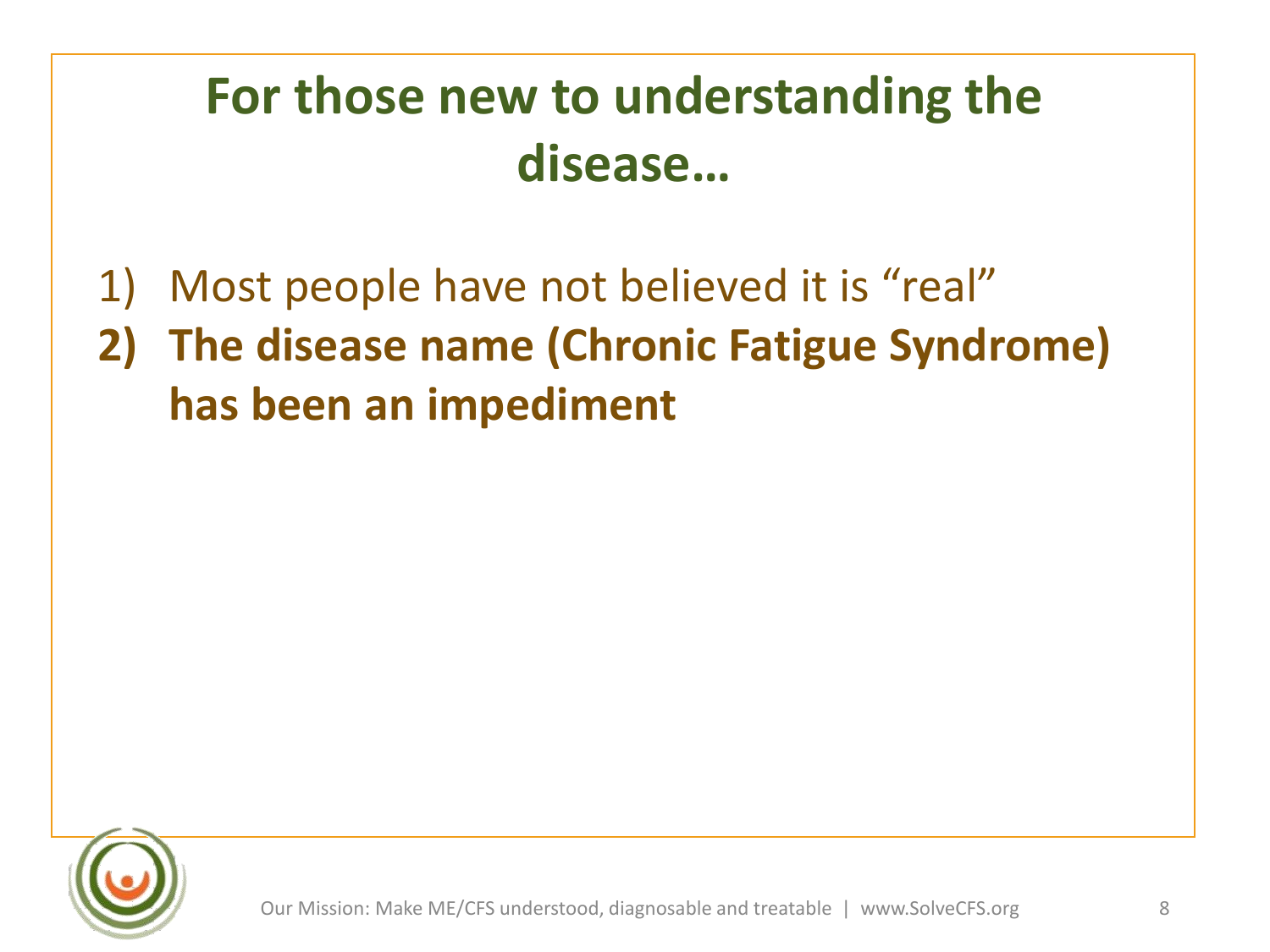- 1) Most people have not believed it is "real"
- 2) The disease name (Chronic Fatigue Syndrome) has been an impediment
- **3) Because the disease is complex, it has been poorly defined, making it difficult to diagnose**

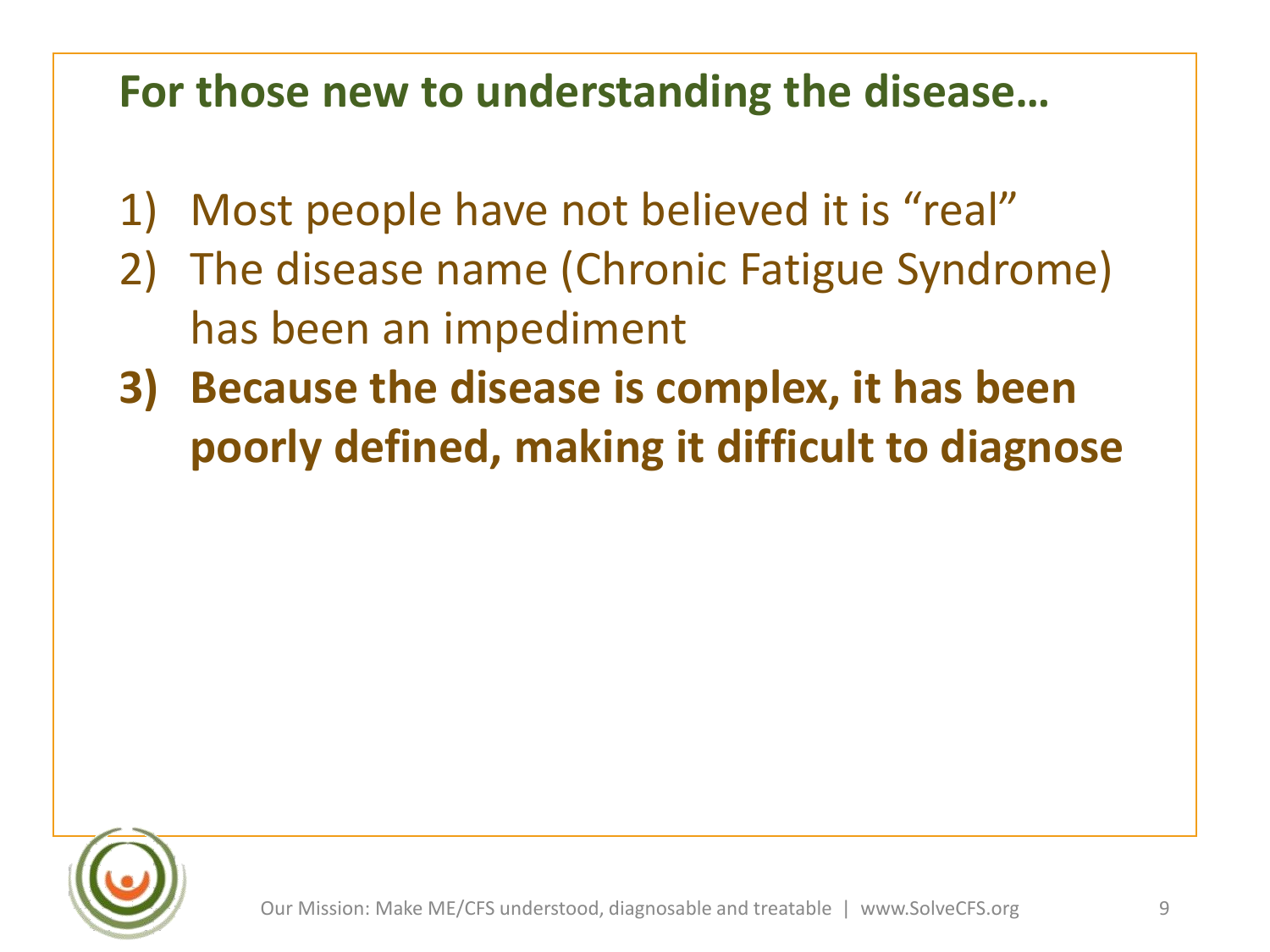- 1) Most people have not believed it is "real"
- 2) The disease name (Chronic Fatigue Syndrome) has been an impediment
- 3) Has been poorly defined, making it difficult to diagnose
- **4) Has been erroneously described as a primarily psychological disease**

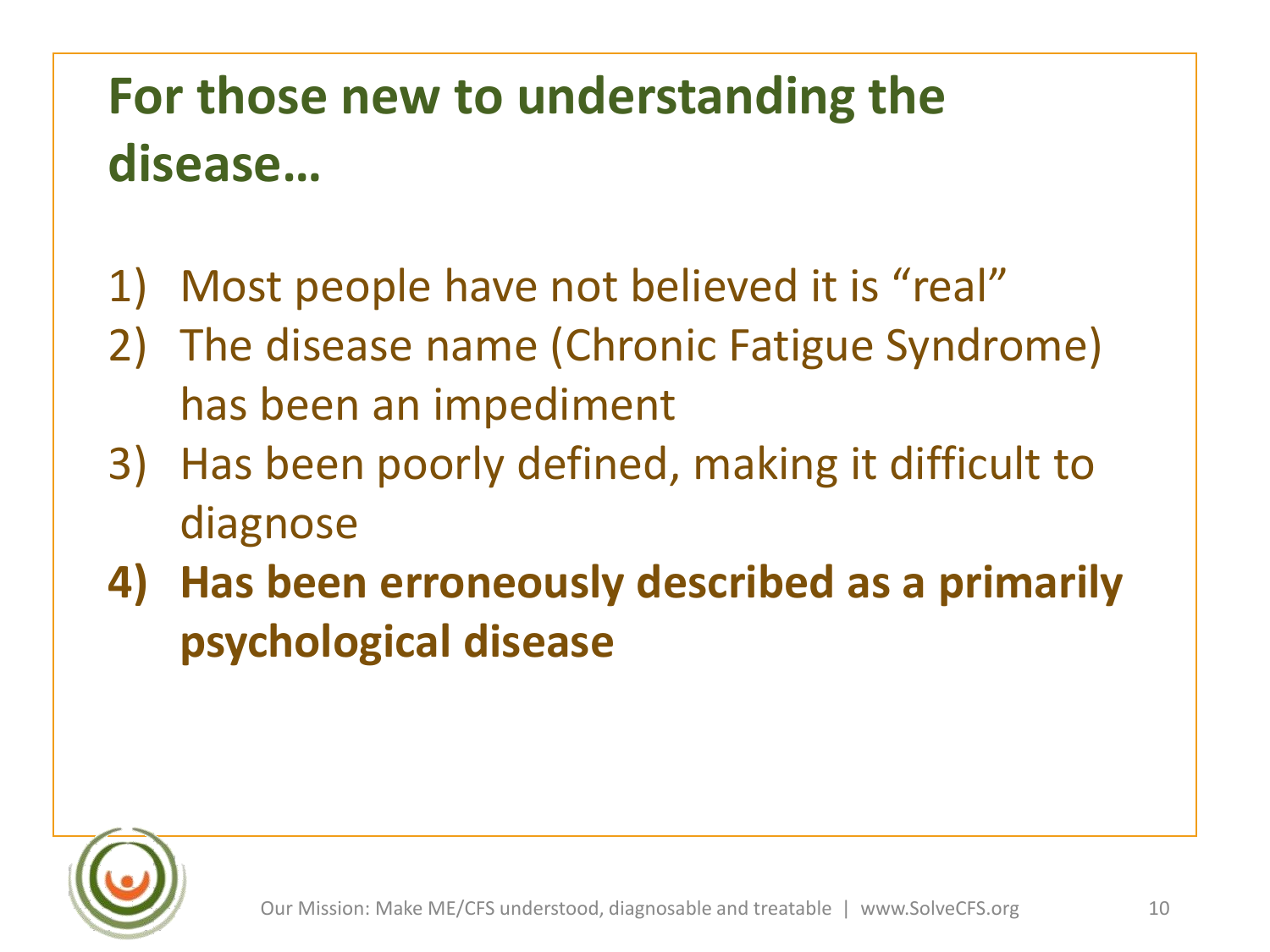- 1) Most people have not believed it is "real"
- 2) The disease name (Chronic Fatigue Syndrome) has been an impediment
- 3) Has been poorly defined, making it difficult to diagnose
- 4) Has been erroneously described as a primarily psychological disease
- **5) Many medical professionals know little, so patients often don't get medical care.**

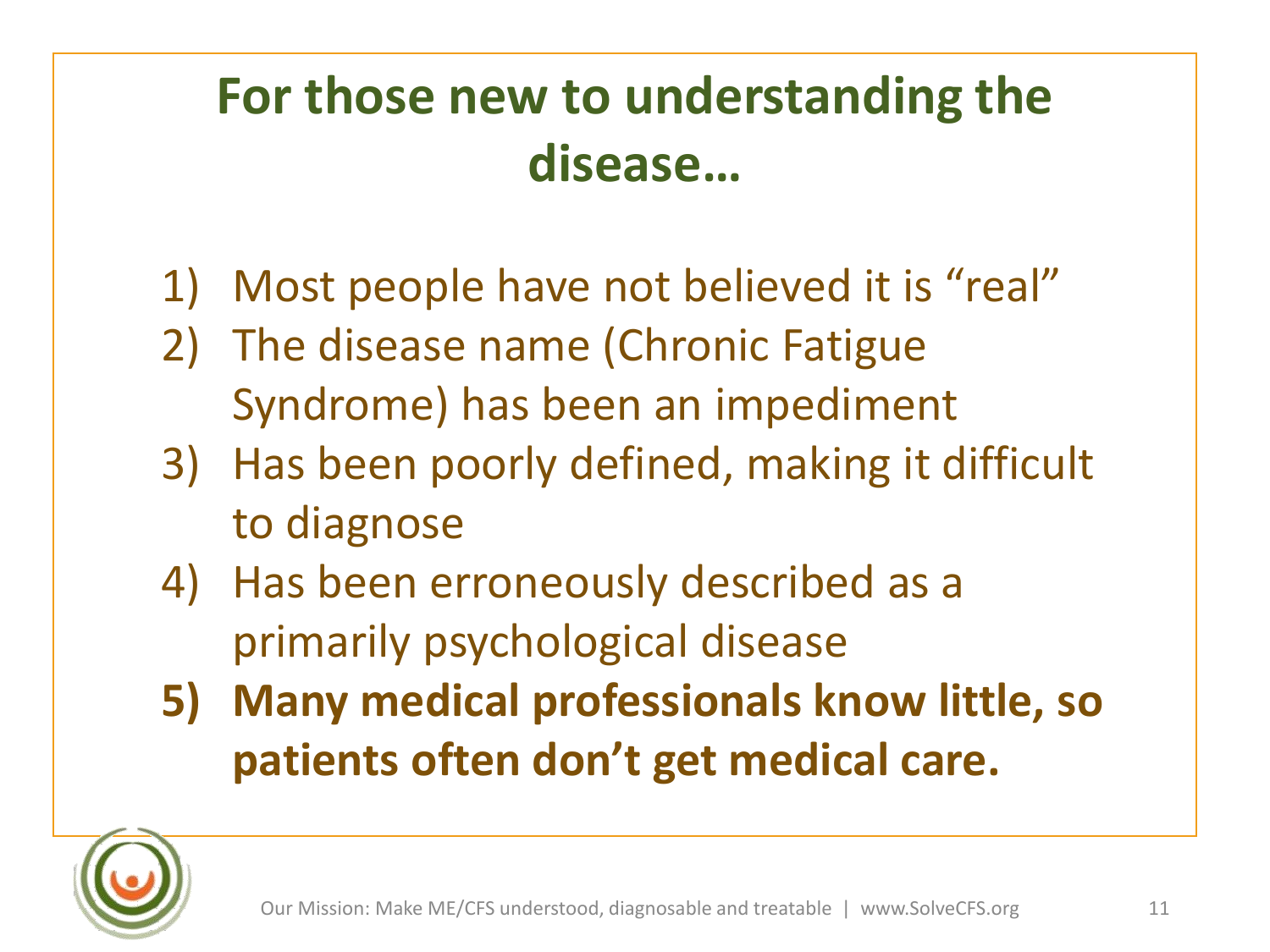**Why should this illness matter to everyone, not just patients and their loved ones?**

- \$17 \$24 billion economic burden on our nation
- There are so many who suffer:
	- IOM report 836,000 to 2,500,000 Americans
	- CDC figure 1,000,000 Americans

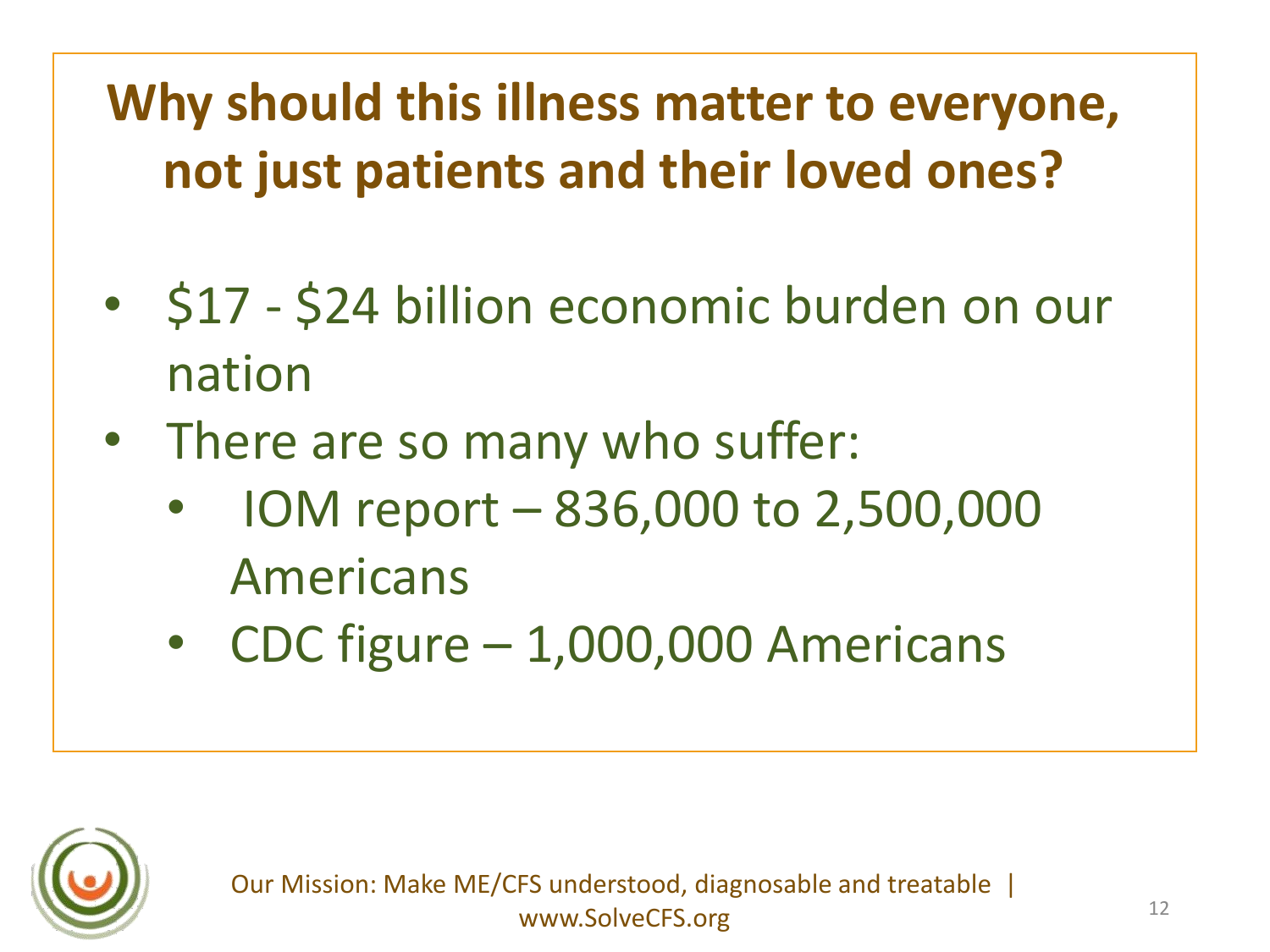| 2014 NIH funding and prevalence for selected diseases |                       |                     |                                       |  |
|-------------------------------------------------------|-----------------------|---------------------|---------------------------------------|--|
| <b>Disease</b>                                        | funding<br>(millions) | $#$ of<br>Americans | $\frac{1}{2}$ 's spent per<br>patient |  |
| <b>HIV/AIDS</b>                                       | \$2,978               | 1,200,000           | \$<br>2,482                           |  |
| <b>Lupus</b>                                          | $\zeta$<br>99         | 350,000             | $\zeta$<br>283                        |  |
| <b>Multiple</b><br>sclerosis                          | $\zeta$<br>102        | 400,000             | \$<br>255                             |  |
| <b>Autism</b>                                         | \$<br>188             | 3,500,000           | $\varsigma$<br>54                     |  |
| <b>ME/CFS</b>                                         | $\mathsf{S}$<br>5     | 1,000,000           | $\zeta$<br>5                          |  |

Source: U.S. Institutes of Health. "Estimates of Funding for Various Research. Condition and Disease Categories (RCDC). NIH, published March 7, 2014. http://report.nih.gov/categorical\_spending.aspx

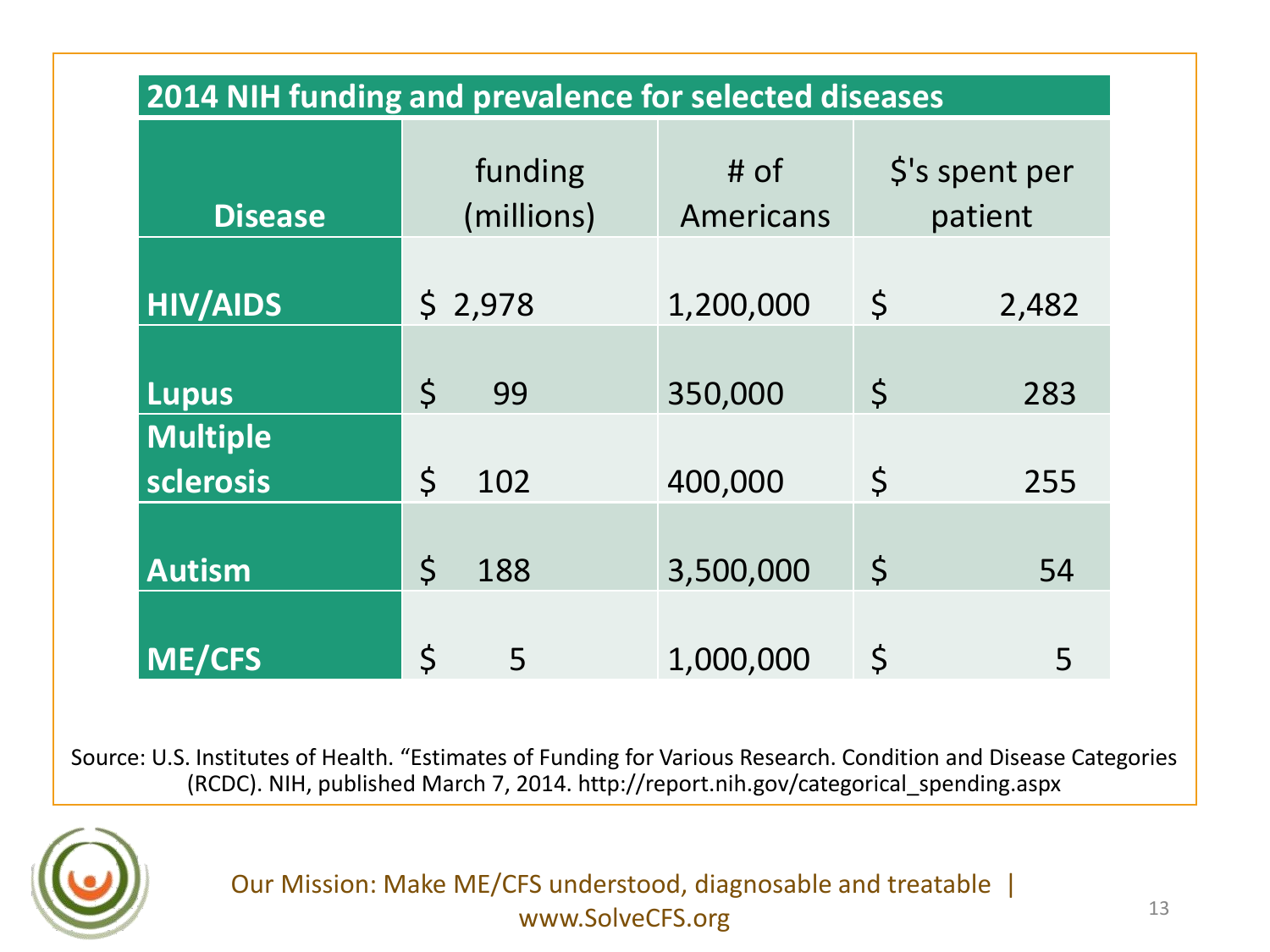|                | <b>Research/Disease Areas</b>        | <b>FY</b>  |
|----------------|--------------------------------------|------------|
|                | (Dollars in millions and             | 2014Actual |
|                | rounded)                             |            |
| 1              | <b>Clinical Research</b>             | \$11,087   |
| $\overline{2}$ | Genetics                             | \$7,324    |
| 3              | Prevention                           | \$6,858    |
| 4              | Biotechnology                        | \$5,889    |
| 6              | Neurosciences                        | \$5,580    |
| 7              | Cancer                               | \$5,392    |
| 8              | Infectious Diseases                  | \$5,002    |
| 9              | Women's Health 5/                    | \$3,935    |
| 10             | <b>Brain Disorders</b>               | \$3,894    |
| 11             | <b>Behavioral and Social Science</b> | \$3,688    |
| 12             | <b>Rare Diseases</b>                 | \$3,639    |
| 13             | Pediatric                            | \$3,486    |
| 14             | Bioengineering                       | \$3,329    |
| 15             | <b>Clinical Trials</b>               | \$3,221    |
| 16             | HIV/AIDS 6/                          | \$2,978    |
| 17             | Health Disparities 5/                | \$2,734    |
| 18             | <b>Human Genome</b>                  | \$2,701    |
| 19             | Aging                                | \$2,556    |

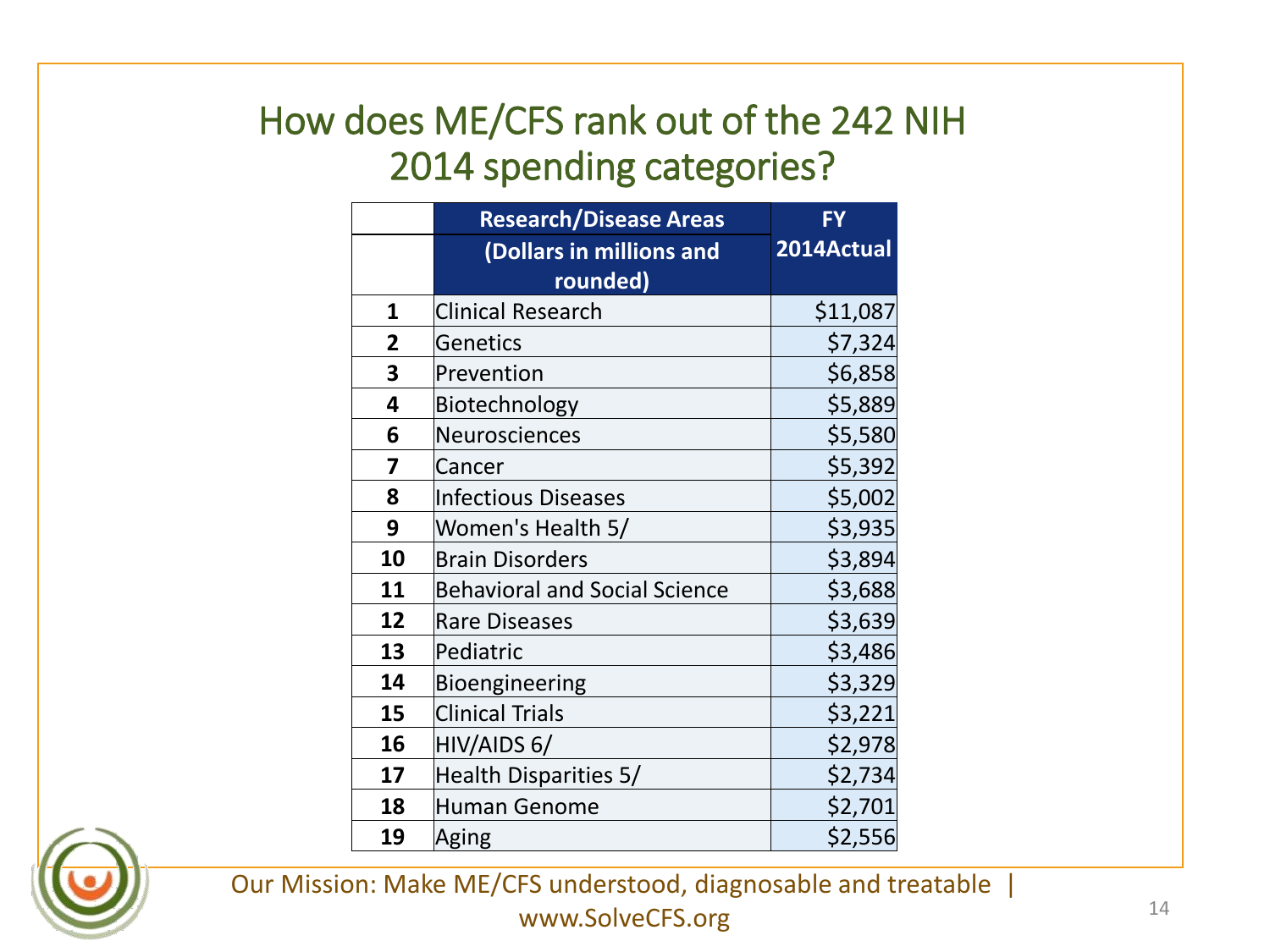| 20 | Minority Health 5/                  | \$2,514 |
|----|-------------------------------------|---------|
| 21 | <b>Mental Health</b>                | \$2,213 |
| 22 | Cardiovascular                      | \$1,950 |
| 23 | <b>Emerging Infectious Diseases</b> | \$1,930 |
| 24 | Biodefense 1/                       | \$1,746 |
| 25 | Neurodegenerative                   | \$1,743 |
| 26 | Digestive Diseases                  | \$1,607 |
| 27 | Immunization                        | \$1,607 |
| 28 | Vaccine Related                     | \$1,573 |
| 29 | Substance Abuse 9/                  | \$1,564 |
| 30 | <b>Nutrition</b>                    | \$1,555 |
| 31 | <b>Stem Cell Research</b>           | \$1,391 |
| 32 | <b>Health Services</b>              | \$1,342 |
| 33 | Lung                                | \$1,329 |
|    | <b>Basic Behavioral and Social</b>  | \$1,234 |
| 34 | Science                             |         |
| 35 | <b>Heart Disease</b>                | \$1,224 |
| 36 | Hematology                          | \$1,189 |
| 37 | Diagnostic Radiology                | \$1,078 |
| 38 | Drug Abuse (NIDA Only) 3/           | \$1,018 |
| 39 | Diabetes 2/                         | \$1,011 |

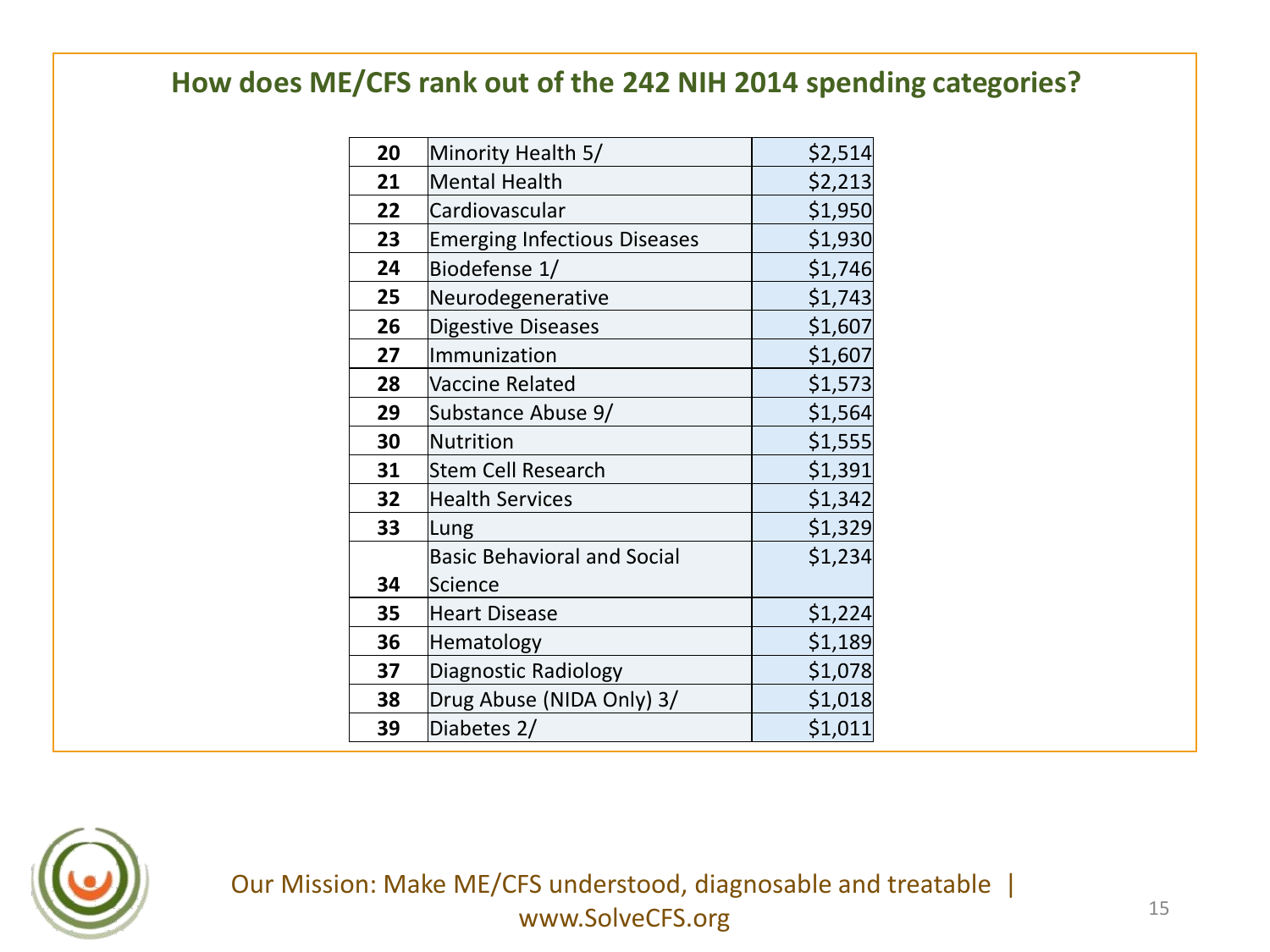| 40 | <b>Patient Safety</b>               | \$1,008 |
|----|-------------------------------------|---------|
| 41 | Obesity                             | \$857   |
| 42 | <b>Regenerative Medicine</b>        | \$836   |
|    | Eye Disease And Disorders Of Vision | \$824   |
| 43 |                                     |         |
| 44 | Autoimmune Disease                  | \$822   |
| 45 | Orphan Drug                         | \$809   |
| 46 | Dementia                            | \$704   |
| 47 | <b>Breast Cancer</b>                | \$682   |
|    | Stem Cell Research - Nonembryonic - | \$627   |
| 48 | Non-Human                           |         |
|    | Networking and Information          | \$612   |
| 49 | Technology R&D 8/                   |         |
|    | Comparative Effectiveness Research  | \$610   |
| 50 |                                     |         |
| 51 | Liver Disease                       | \$605   |
| 52 | Alzheimer's Disease                 | \$562   |
| 53 | Transplantation                     | \$561   |
| 54 | <b>Kidney Disease</b>               | \$549   |
|    | Perinatal Period - Conditions       | \$534   |
| 55 | Originating in Perinatal Period     |         |
| 56 | Vaccine related (AIDS) 6/           | \$533   |
| 57 | Pain Research                       | \$499   |
| 58 | Rehabilitation                      | \$494   |
| 59 | <b>Urologic Diseases</b>            | \$494   |

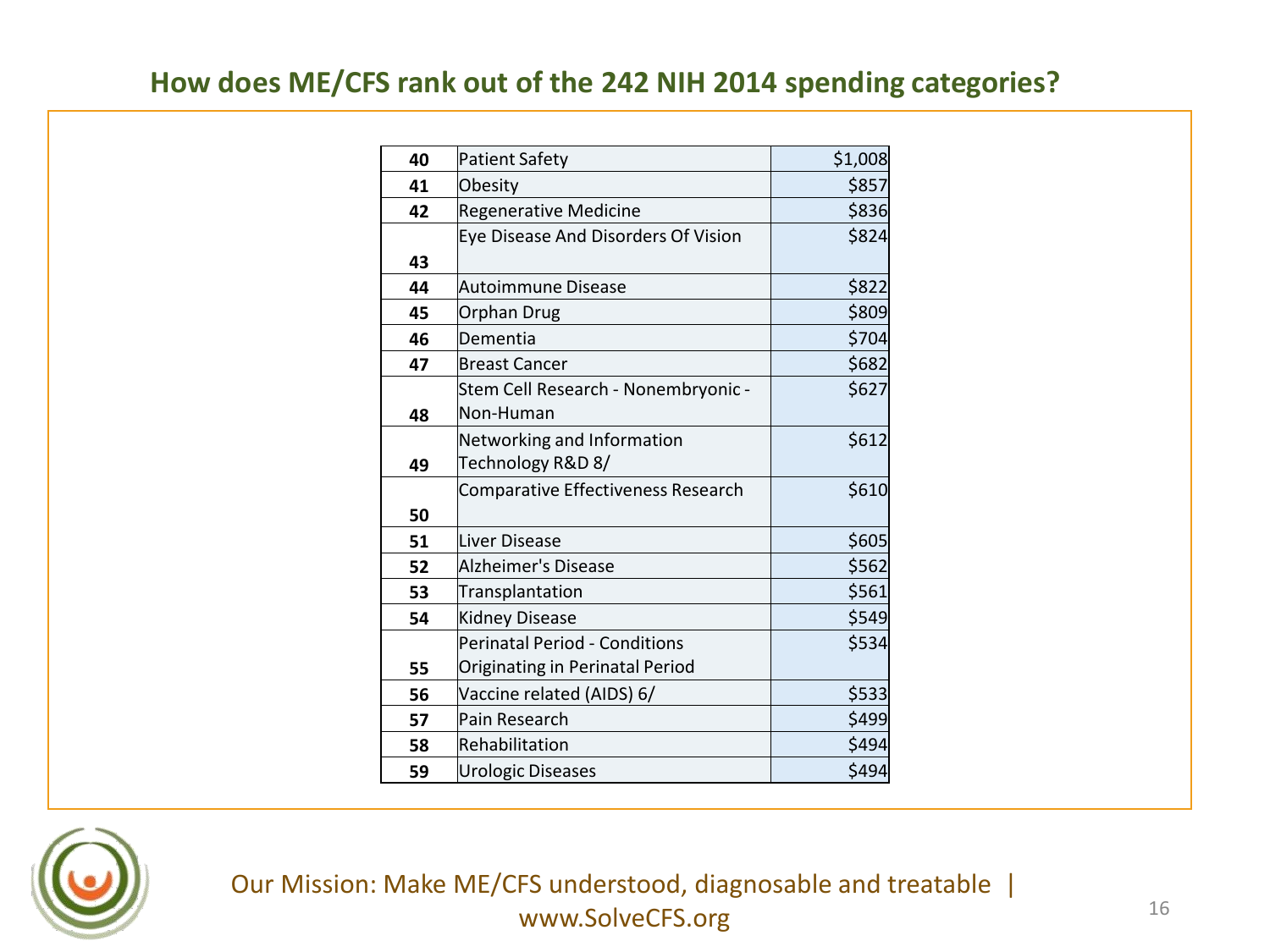# Skip categories ranked 60 - 99

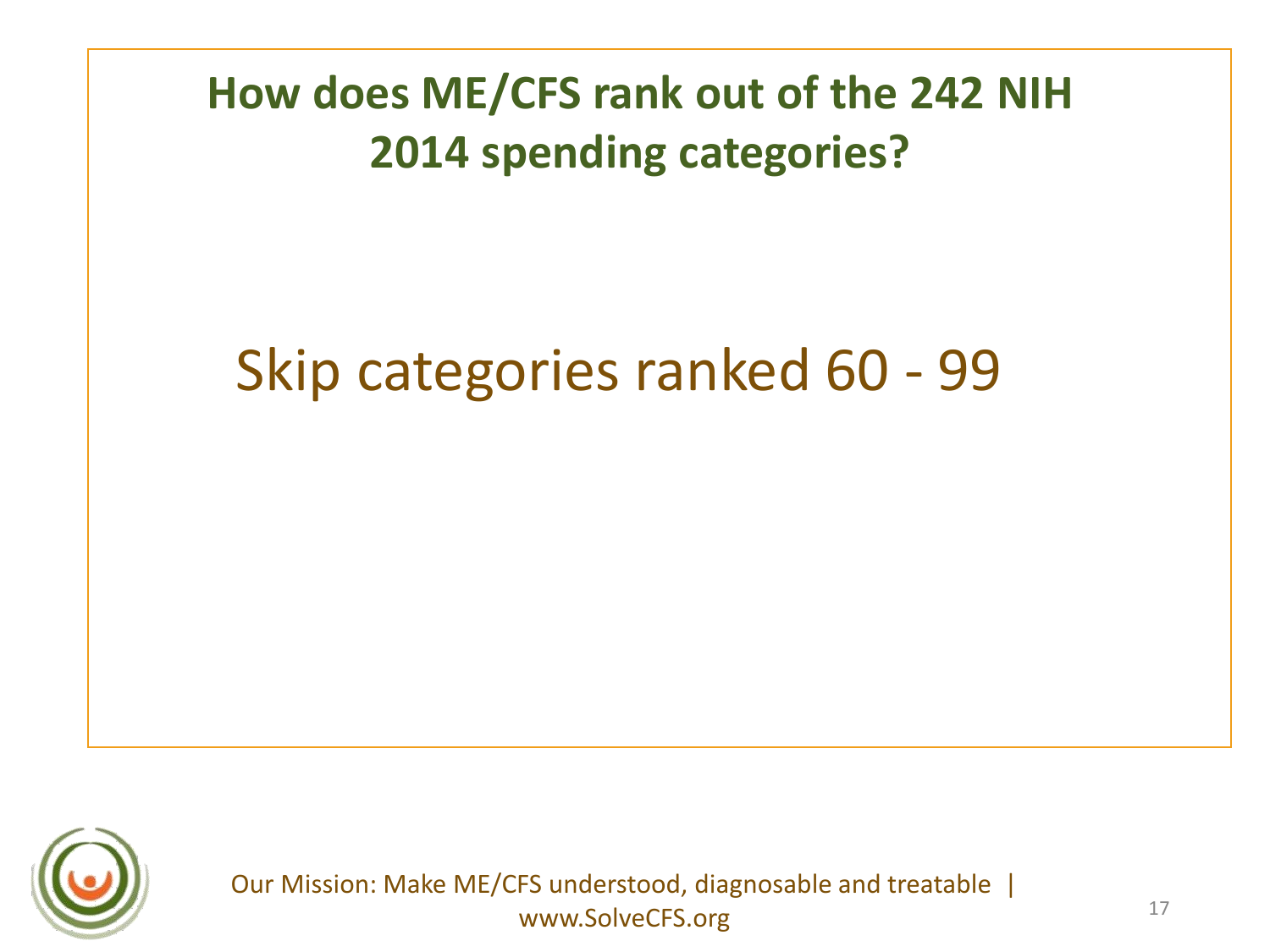| 100 | Hypertension                              | \$216 |
|-----|-------------------------------------------|-------|
| 101 | Injury - Trauma - (Head and Spine)        | \$216 |
| 102 | Mind and Body                             | \$211 |
| 103 | Perinatal - Birth - Preterm (LBW)         | \$206 |
| 104 | Estrogen                                  | \$203 |
| 105 | <b>Rural Health</b>                       | \$197 |
| 106 | Autism                                    | \$188 |
|     | <b>Conditions Affecting the Embryonic</b> | \$175 |
| 107 | and Fetal Periods 11/                     |       |
| 108 | <b>Malaria</b>                            | \$169 |
| 109 | American Indians / Alaska Natives         | \$166 |
| 110 | Pediatric AIDS 6/                         | \$166 |
|     | Stem Cell Research - Embryonic -          | \$166 |
| 111 | Human                                     |       |
| 112 | Neuropathy                                | \$156 |
| 113 | Epilepsy                                  | \$154 |
|     | Stem Cell Research - Embryonic -          | \$150 |
| 114 | Non-Human                                 |       |
| 115 | Organ Transplantation                     | \$142 |
|     |                                           |       |

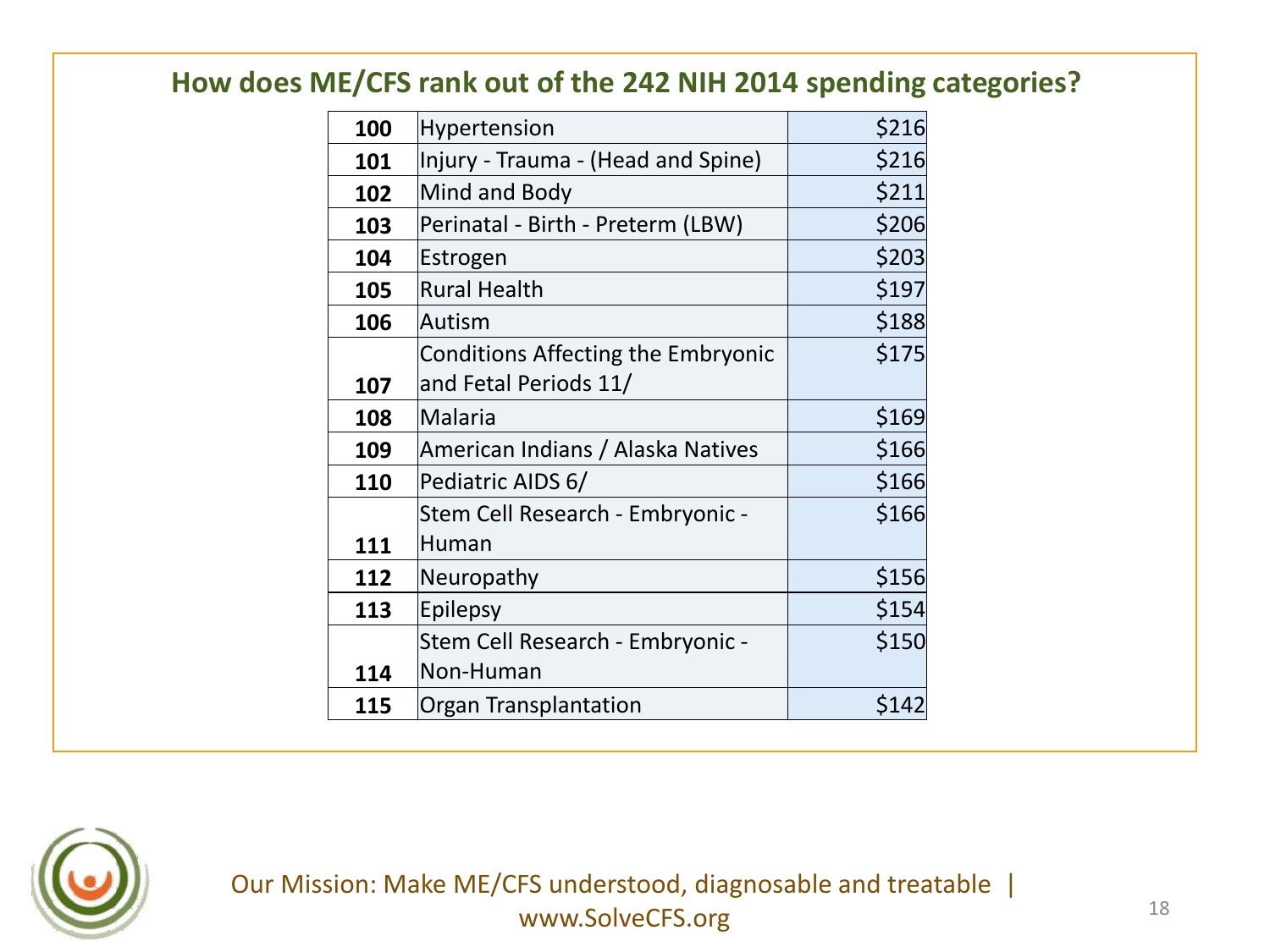# Skip categories ranked 116 to 180

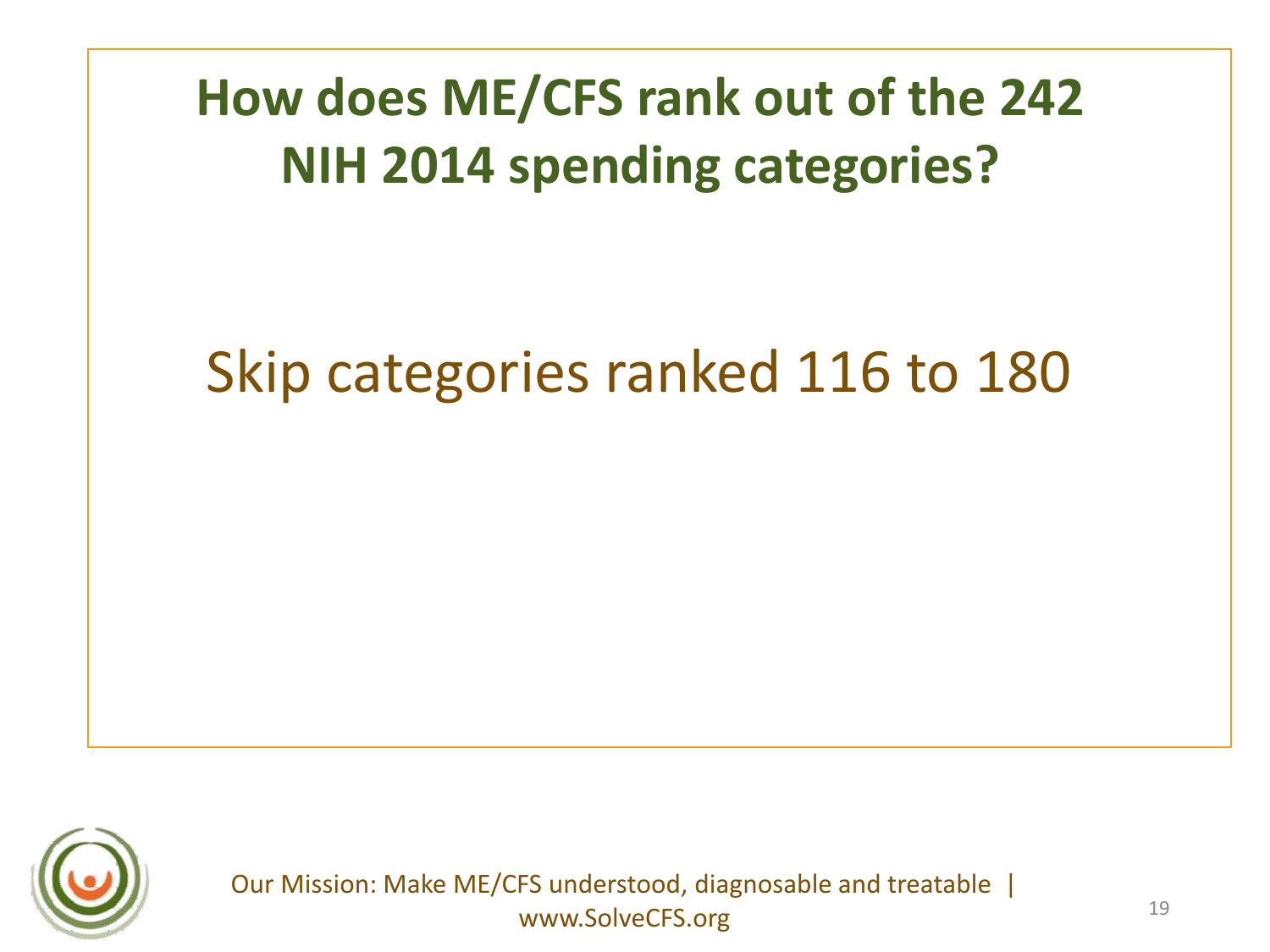|     | Stem Cell Research - Umbilical Cord | \$28 |
|-----|-------------------------------------|------|
| 181 | Blood/ Placenta - Human             |      |
| 182 | Emphysema                           | \$27 |
| 183 | <b>Gene Therapy Clinical Trials</b> | \$26 |
| 184 | Aphasia                             | \$24 |
| 185 | <b>Headaches</b>                    | \$24 |
| 186 | Scleroderma                         | \$24 |
| 187 | <b>Small Pox</b>                    | \$24 |
| 188 | <b>Tuberous Sclerosis</b>           | \$24 |
| 189 | Lyme Disease                        | \$23 |
|     | Injury - Unintentional Childhood    | \$22 |
| 190 | Injury                              |      |
| 191 | <b>Suicide Prevention</b>           | \$22 |
| 192 | Cerebral Palsy                      | \$21 |
| 193 | Neurofibromatosis                   | \$21 |
| 194 | <b>Migraines</b>                    | \$20 |
| 195 | Sudden Infant Death Syndrome        | \$20 |
| 196 | <b>Usher Syndrome</b>               | \$19 |

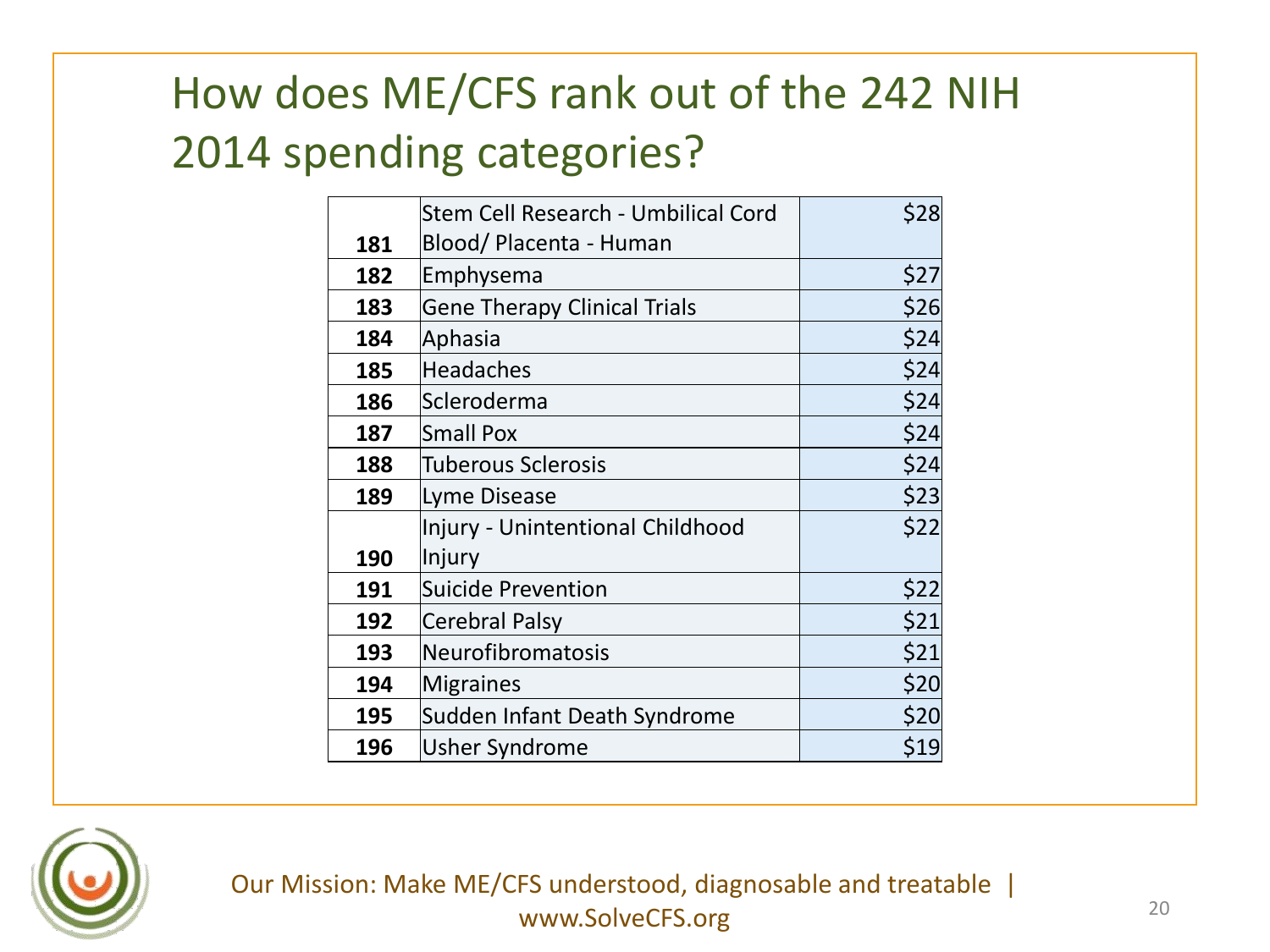# Skip 197 to 229

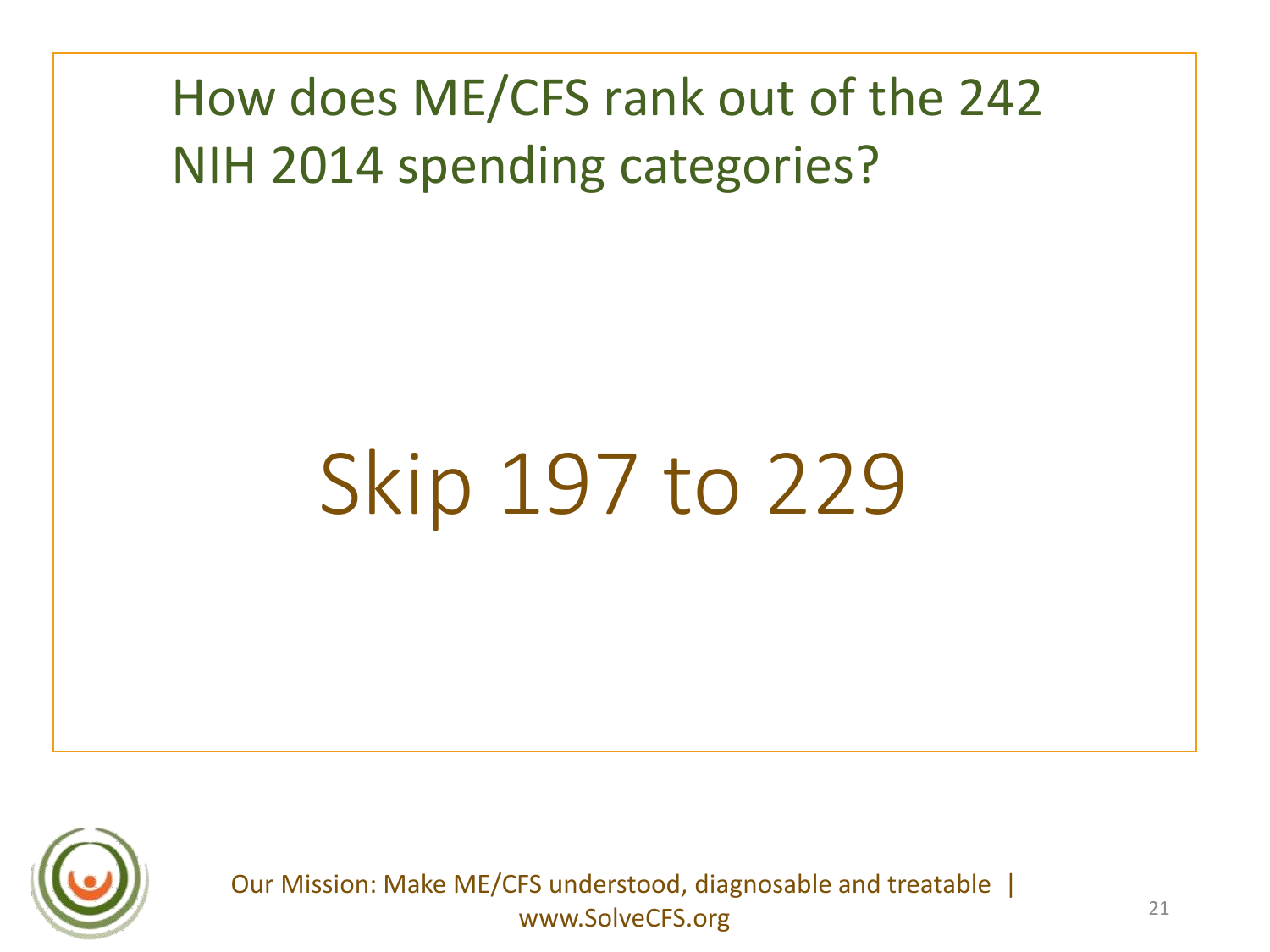| 230 | Mucopolysaccharidoses (MPS)              | \$6 |
|-----|------------------------------------------|-----|
| 231 | <b>Batten Disease</b>                    | \$5 |
| 232 | <b>Chronic Fatigue Syndrome (ME/CFS)</b> | \$5 |
| 233 | <b>Hydrocephalus</b>                     | \$5 |
| 234 | Global Warming Climate Change            | \$4 |
| 235 | Pick's Disease                           | \$4 |
| 236 | <b>Tourette Syndrome</b>                 | \$4 |
| 237 | Hepatitis - A                            | \$3 |
| 238 | <b>Valley Fever</b>                      | \$3 |
| 239 | Vulvodynia                               | \$3 |
| 240 | Hyperbaric Oxygen                        | \$2 |
| 241 | Pelvic Inflammatory Disease              | \$2 |
| 242 | Diethylstilbestrol (DES)                 | \$1 |

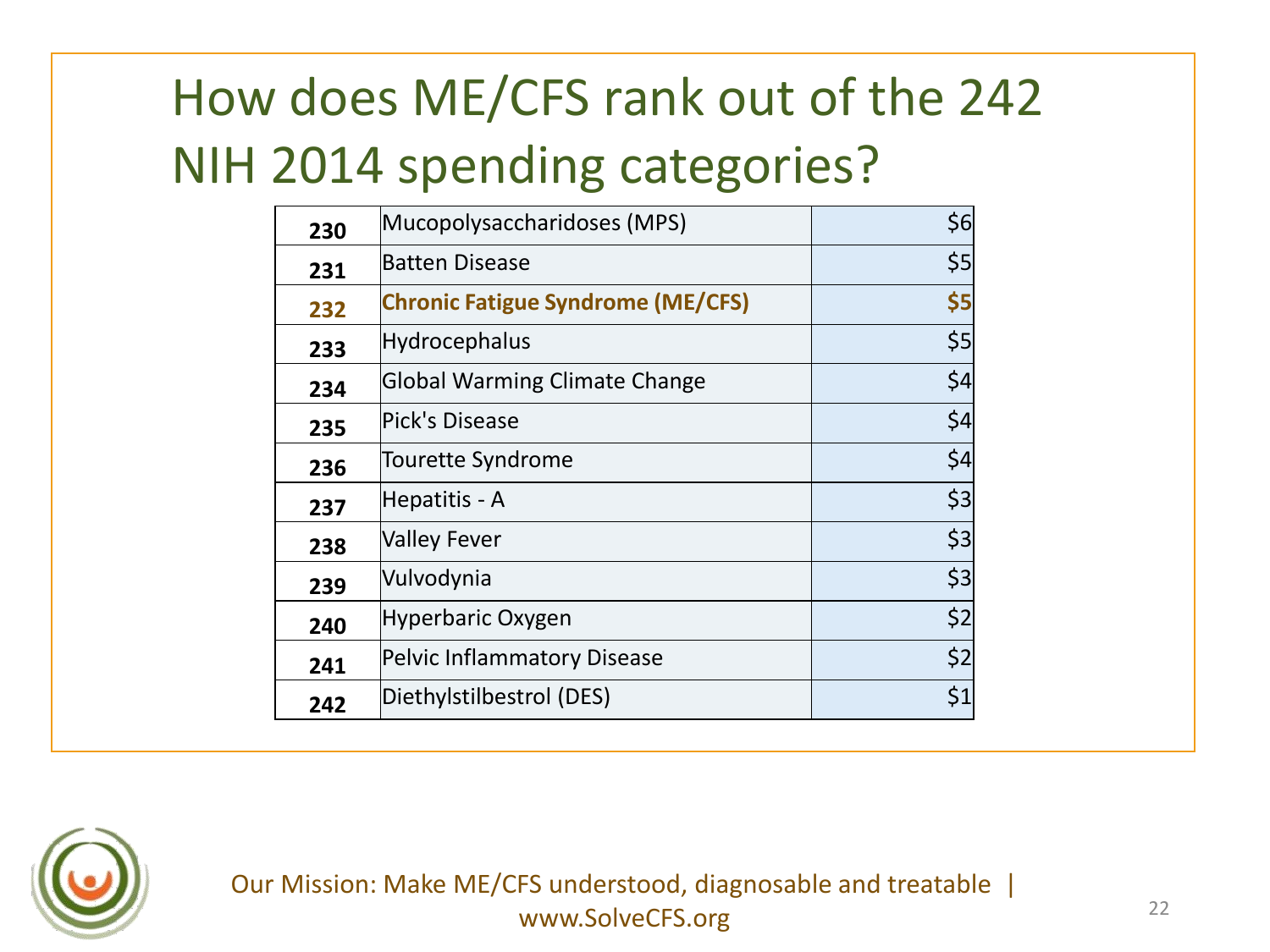## **This 2014 spending is not an anomaly.**

**-** NIH ME/CFS funding has averaged roughly \$5.5 million in the fourteen years between 1999 and 2013.

**-** In the period 1987 to 2012, spending on ME/CFS decreased by 27% while total NIH funding more than doubled.

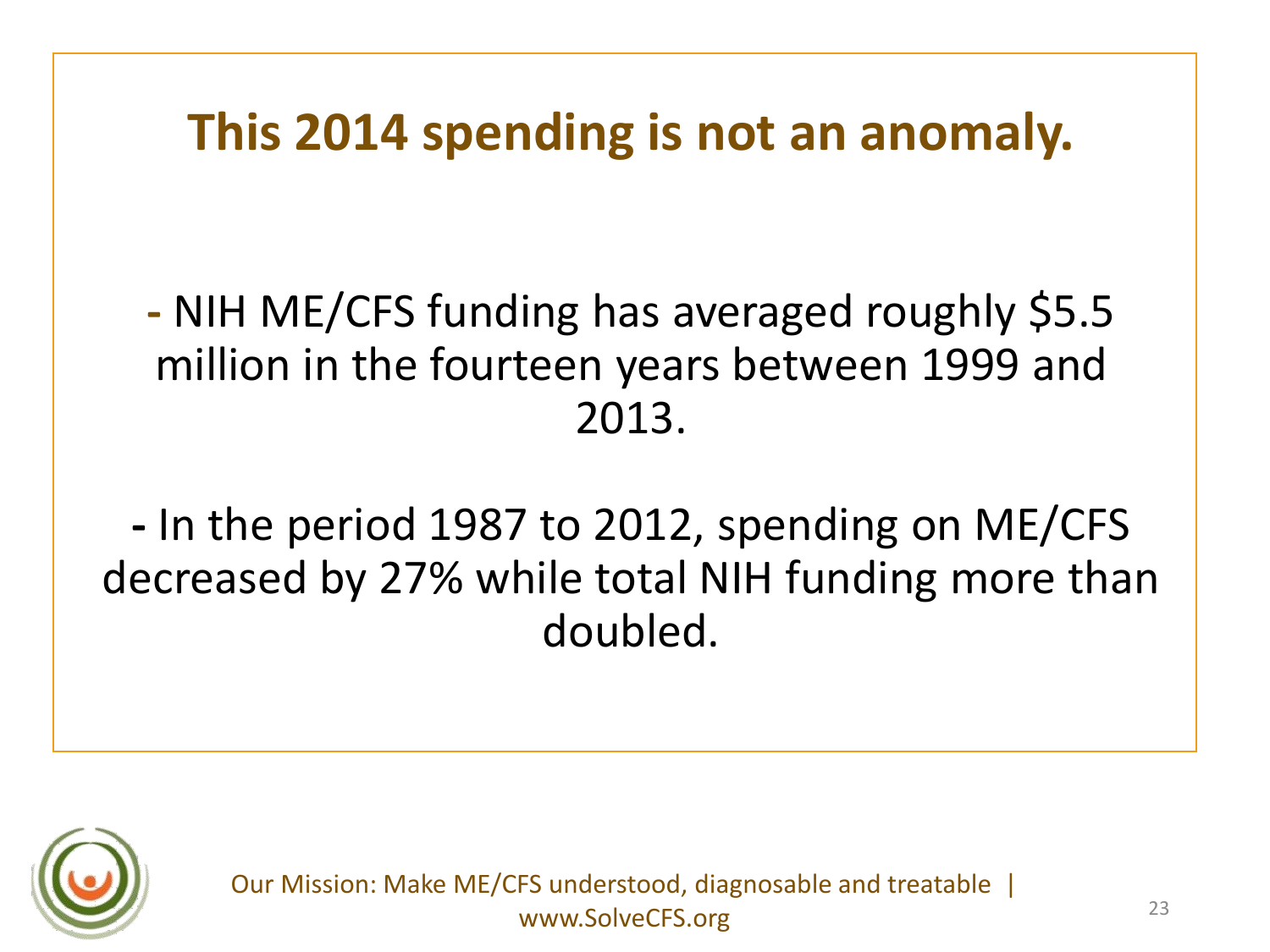Understanding the economic burden on our nation, the suffering of our citizens, and disease validation with the IOM report…

# What now?

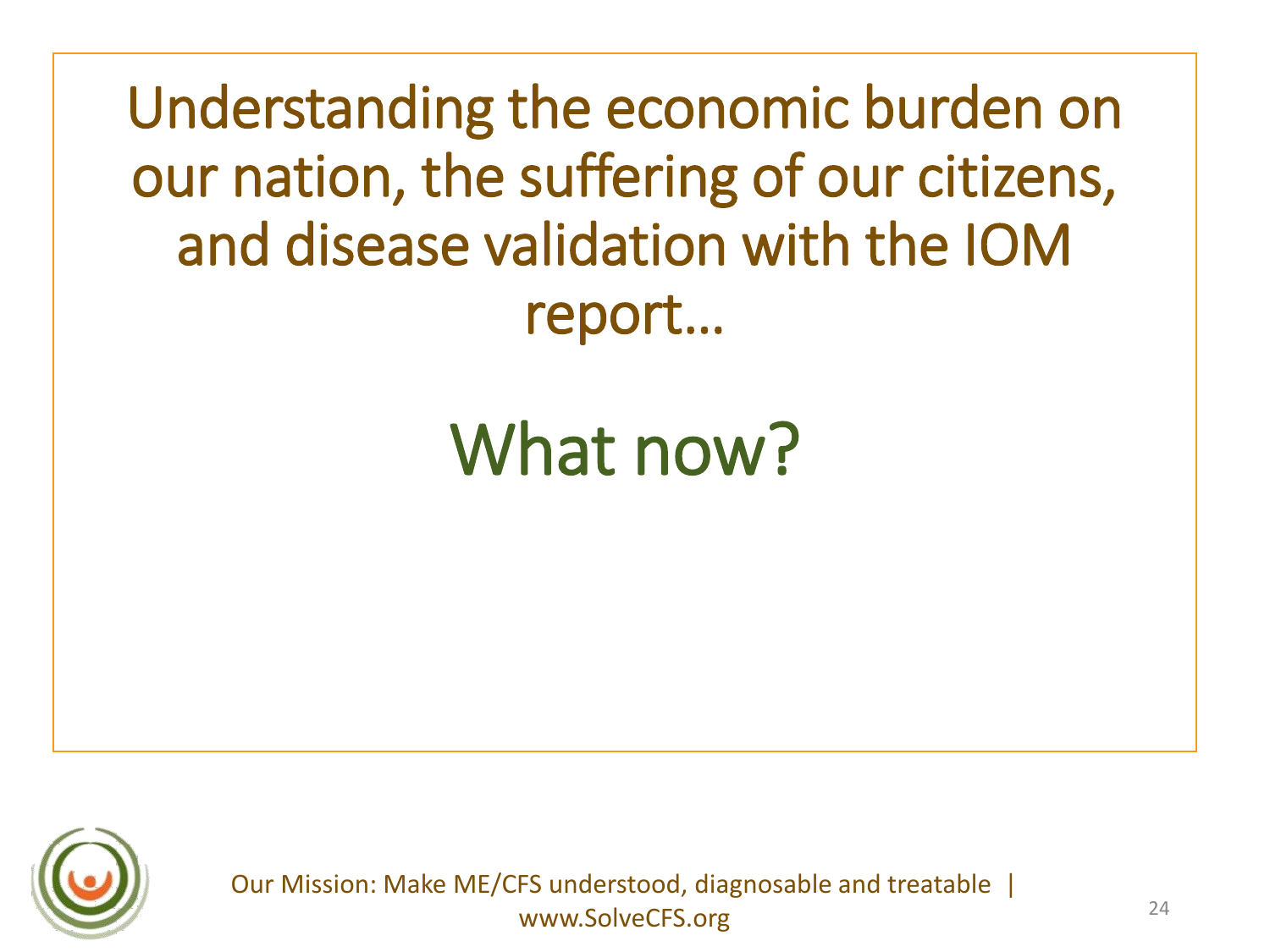# What now?

1. Biomedical research and studies **funded in proportion** to others with a similar disease burden - **\$250 million per year**

| 2014 NIH funding and prevalence for selected diseases |  |  |  |
|-------------------------------------------------------|--|--|--|
|-------------------------------------------------------|--|--|--|

|                                     | funding             | $#$ of    | \$'s spent per     |
|-------------------------------------|---------------------|-----------|--------------------|
| <b>Disease</b>                      | (millions)          | Americans | patient            |
| <b>HIV/AIDS</b>                     | \$2,978             | 1,200,000 | \$<br>2,482        |
| <b>Lupus</b>                        | $\mathsf{S}$<br>99  | 350,000   | $\varsigma$<br>283 |
| <b>Multiple</b><br><b>sclerosis</b> | $\mathsf{S}$<br>102 | 400,000   | \$<br>255          |
| <b>Autism</b>                       | $\varsigma$<br>188  | 3,500,000 | $\zeta$<br>54      |
| <b>ME/CFS</b>                       | $\zeta$<br>5        | 1,000,000 | $\mathsf{S}$<br>5  |

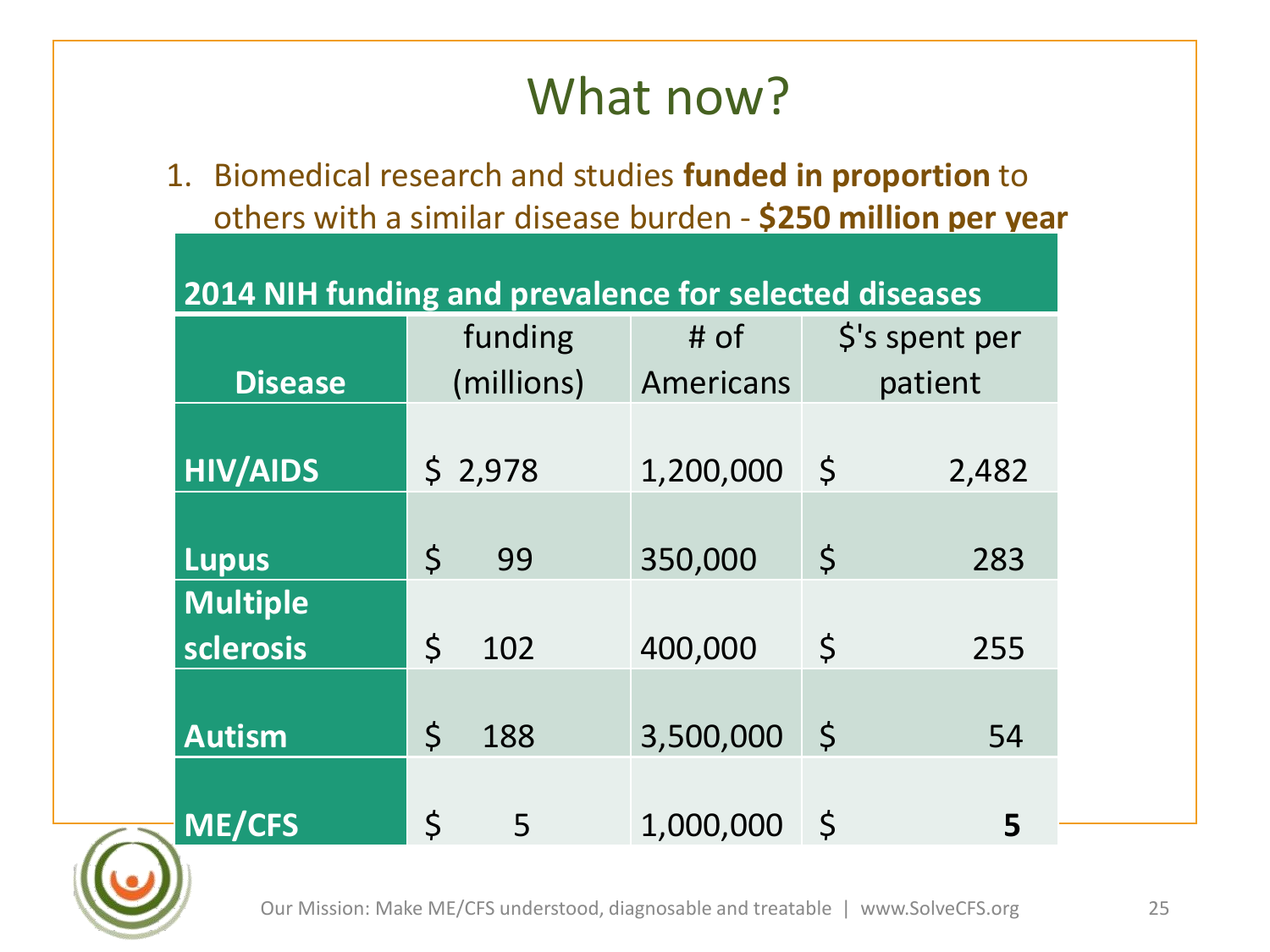# What now?

- 1) Biomedical research and studies funded in proportion to others with similar disease burden - **\$250 million per year**
- **2) Resolve organizational and institutional barriers within the federal government (e.g. move ME/CFS out of the Office of Research on Women's Health)**

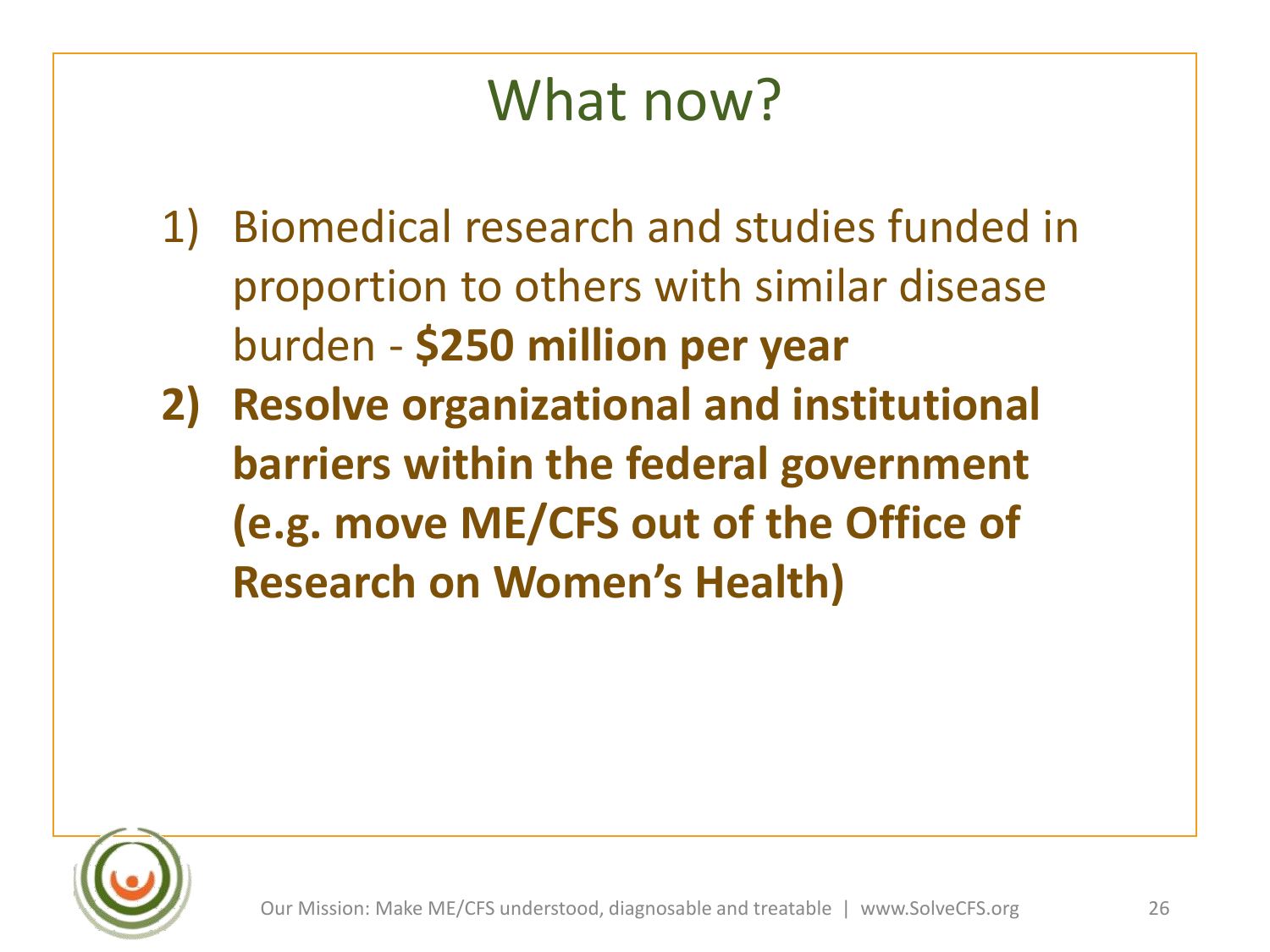# What now?

- 1) Biomedical research and studies funded in proportion to others with similar disease burden - \$250 million per year
- 2) Resolve organizational and institutional barriers within the federal government (e.g. move ME/CFS out of the Office of Research on Women's Health)
- **3) Accelerate education of our nation's medical professionals.**